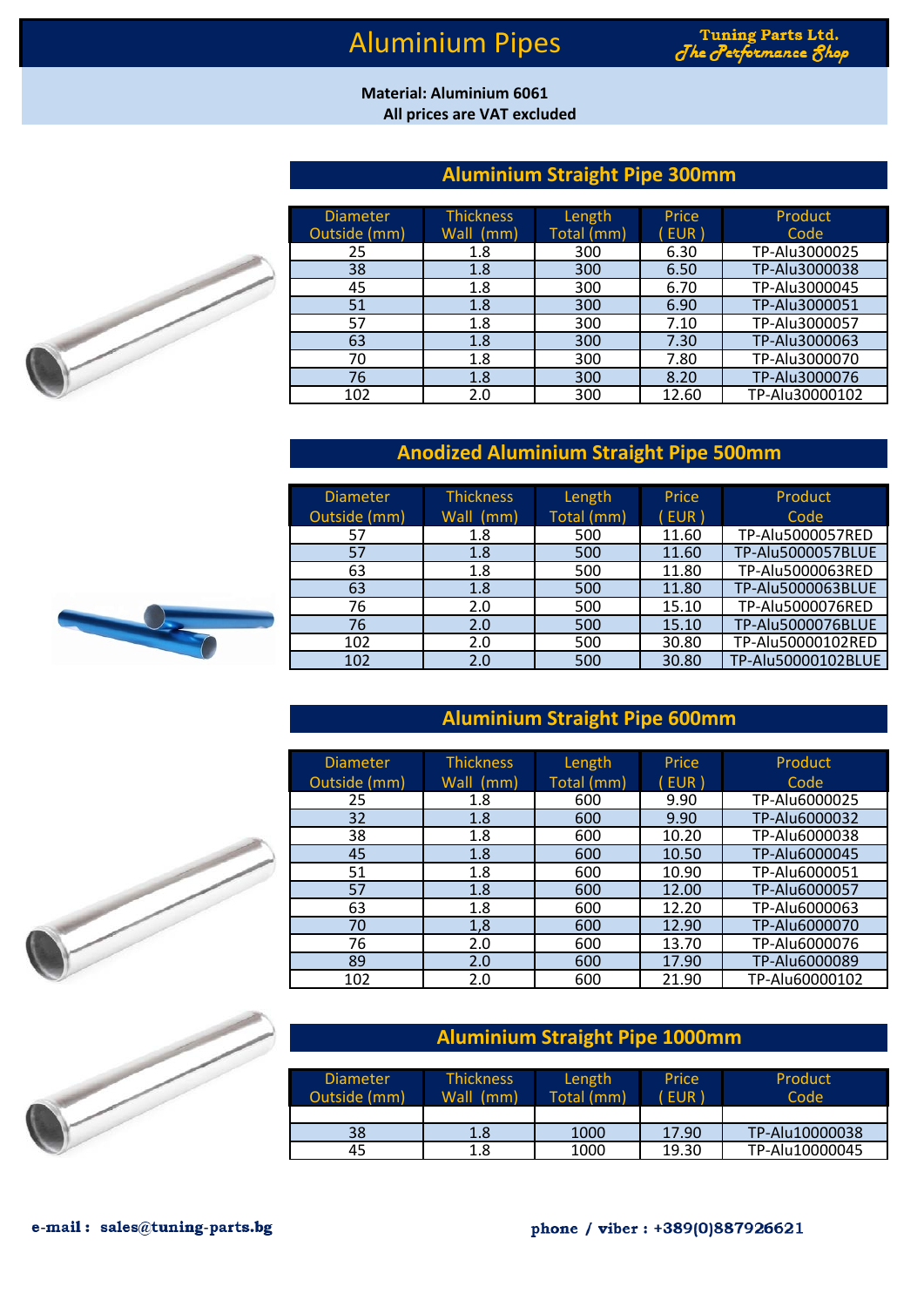# Aluminium Pipes

#### **All prices are VAT excluded Material: Aluminiu 6061**

## **Aluminium S Pipe 600mm**

|  | Diameter.<br>Outside (mm) | <b>Thickness</b><br>Wall (mm) | Length<br>Total (mm) | <b>Price</b><br>(EUR) | Product<br>Code |
|--|---------------------------|-------------------------------|----------------------|-----------------------|-----------------|
|  |                           | 1.8                           | 600                  | 16.60                 | TP-Alu600S4557  |
|  | 63                        | 1.8                           | 600                  | 18.10                 | TP-Alu600S4563  |
|  | 76                        | 1.8                           | 600                  | 19.30                 | TP-Alu600S4576  |

### **Aluminium 45 degree Elbow 600mm**

| <b>Diameter</b> | <b>Thickness</b> | Length     | Price | Product        |
|-----------------|------------------|------------|-------|----------------|
| Outside (mm)    | Wall (mm)        | Total (mm) | EUR)  | Code           |
| 25              | 1.8              | 600        | 10.70 | TP-Alu6004525  |
| 38              | 1.8              | 600        | 10.90 | TP-Alu6004538  |
| 45              | 1.8              | 600        | 11.60 | TP-Alu6004545  |
| 51              | 1.8              | 600        | 12.00 | TP-Alu6004551  |
| 57              | 1.8              | 600        | 13.10 | TP-Alu6004557  |
| 63              | 1.8              | 600        | 13.90 | TP-Alu6004563  |
| 70              | 2.0              | 600        | 14.50 | TP-Alu6004570  |
| 76              | 2.0              | 600        | 16.00 | TP-Alu6004576  |
| 89              | 2.0              | 600        | 21.90 | TP-Alu6004589  |
| 102             | 2.0              | 600        | 27.30 | TP-Alu60045102 |

#### **Aluminium 45 degree L Elbow 300mm**

| <b>Diameter</b> | <b>Thickness</b> | Length     | Price | Product            |
|-----------------|------------------|------------|-------|--------------------|
| Outside (mm)    | Wall (mm)        | Total (mm) | EUR)  | Code               |
| 25              | 1.8              | 300        | 7.10  | TP-Alu300L4525     |
| 38              | 1.8              | 300        | 7.60  | TP-Alu300L4538     |
| 45              | 1.8              | 300        | 8.00  | TP-Alu300L4545     |
| 51              | 1.8              | 300        | 8.40  | TP-Alu300L4551     |
| 57              | 1.8              | 300        | 8.60  | TP-Alu300L4557     |
| 63              | 1.8              | 300        | 9.10  | TP-Alu300L4563     |
| 70              | 1.8              | 300        | 9.30  | TP-Alu300L4570     |
| 76              | 2.0              | 300        | 9.50  | TP-Alu300L4576     |
| 57              | 1.8              | 240        | 8.00  | TP-Alu300L452557SH |

### **Anodized Aluminium 45 degree Elbow 500mm**

| <b>Diameter</b><br>Outside (mm) | <b>Thickness</b><br>Wall (mm) | Length<br>Total (mm) | Price<br>EUR) | Product<br>Code    |
|---------------------------------|-------------------------------|----------------------|---------------|--------------------|
| 57                              | 1.8                           | 500                  | 12.60         | TP-Alu5004557RED   |
| 57                              | 1.8                           | 500                  | 12.60         | TP-Alu5004557BLUE  |
| 63                              | 1.8                           | 500                  | 13.10         | TP-Alu5004563RED   |
| 63                              | 1.8                           | 500                  | 13.10         | TP-Alu5004563BLUE  |
| 76                              | 2.0                           | 500                  | 21.70         | TP-Alu5004576RED   |
| 76                              | 2.0                           | 500                  | 21.70         | TP-Alu5004576BLUE  |
| 102                             | 2.0                           | 500                  | 37.00         | TP-Alu50045102RED  |
| 102                             | 2.0                           | 500                  | 37.00         | TP-Alu50045102BLUE |







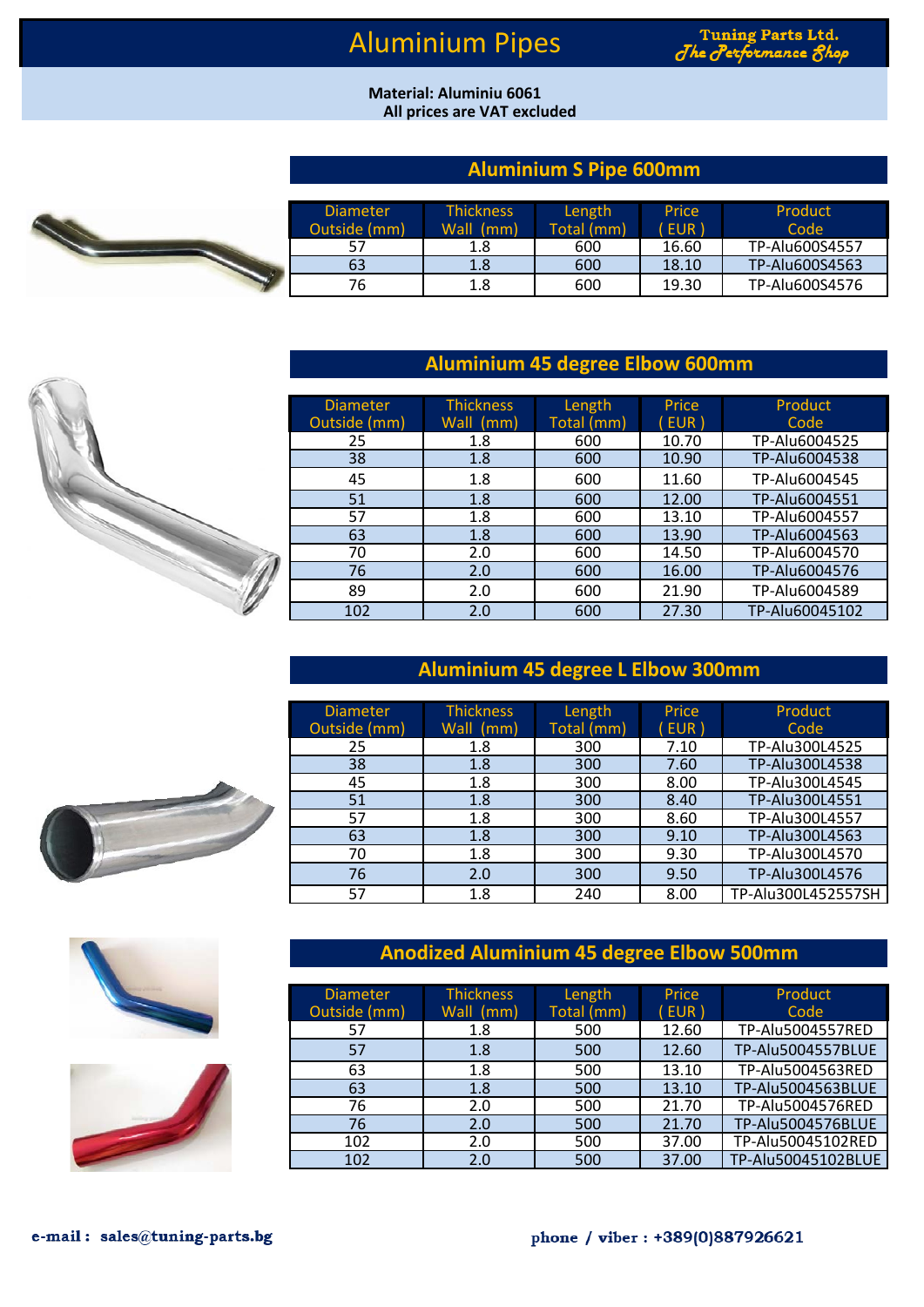#### **All prices are VAT excluded Material: Aluminiu 6061**

## **Aluminium 90 degree Elbow 600mm**



| <b>Diameter</b> | <b>Thickness</b> | Length     | Price | Product        |
|-----------------|------------------|------------|-------|----------------|
| Outside (mm)    | Wall (mm)        | Total (mm) | (EUR) | Code           |
| 25              | 1.8              | 600        | 9.90  | TP-Alu6009025  |
| 32              | 1.8              | 600        | 9.90  | TP-Alu6009032  |
| 38              | 1.8              | 600        | 10.20 | TP-Alu6009038  |
| 45              | 1.8              | 600        | 10.50 | TP-Alu6009045  |
| 51              | 1.8              | 600        | 10.90 | TP-Alu6009051  |
| 57              | 1.8              | 600        | 12.20 | TP-Alu6009057  |
| 63              | 1.8              | 600        | 13.10 | TP-Alu6009063  |
| 70              | 2.0              | 600        | 13.90 | TP-Alu6009070  |
| 76              | 2.0              | 600        | 16.00 | TP-Alu6009076  |
| 89              | 2.0              | 600        | 23.50 | TP-Alu6009089  |
| 102             | 2.0              | 600        | 31.30 | TP-Alu60090102 |

### **Aluminium 90 degree L Elbow 300mm**

| <b>Diameter</b><br>Outside (mm) | <b>Thickness</b><br>Wall (mm) | Length<br>Total $(mm)$ | Price<br>(EUR) | Product<br>Code  |
|---------------------------------|-------------------------------|------------------------|----------------|------------------|
| 25                              | 1.8                           | 300                    | 7.60           | TP-Alu300L9025   |
| 38                              | 1.8                           | 300                    | 7.80           | TP-Alu300L9038   |
| 45                              | 1.8                           | 300                    | 8.20           | TP-Alu300L9045   |
| 51                              | 1.8                           | 300                    | 8.40           | TP-Alu300L9051   |
| 57                              | 1.8                           | 300                    | 9.10           | TP-Alu300L9057   |
| 63                              | 1.8                           | 300                    | 9.70           | TP-Alu300L9063   |
| 76                              | 2.0                           | 300                    | 10.20          | TP-Alu300L9076   |
| 57                              | 1.8                           | 240                    | 8.20           | TP-Alu240L9057SH |

### **Anodized Aluminium 45 degree Elbow 500mm**

| <b>Diameter</b><br>Outside (mm) | <b>Thickness</b><br>Wall $(mm)$ | Length<br>Total (mm) | Price<br>(EUR) | Product<br>Code    |
|---------------------------------|---------------------------------|----------------------|----------------|--------------------|
| 57                              | 1.8                             | 500                  | 12.60          | TP-Alu5009057RED   |
| 57                              | 1.8                             | 500                  | 12.60          | TP-Alu5009057BLUE  |
| 63                              | 1.8                             | 500                  | 13.50          | TP-Alu5000063RED   |
| 63                              | 1.8                             | 500                  | 13.50          | TP-Alu5009063BLUE  |
| 76                              | 2.0                             | 500                  | 18.70          | TP-Alu5009076RED   |
| 76                              | 2.0                             | 500                  | 18.70          | TP-Alu5009076BLUE  |
| 102                             | 2.0                             | 500                  | 37.90          | TP-Alu50090102RED  |
| 102                             | 2.0                             | 500                  | 37.90          | TP-Alu50090102BLUE |





e-mail: sales@tuning-parts.bg